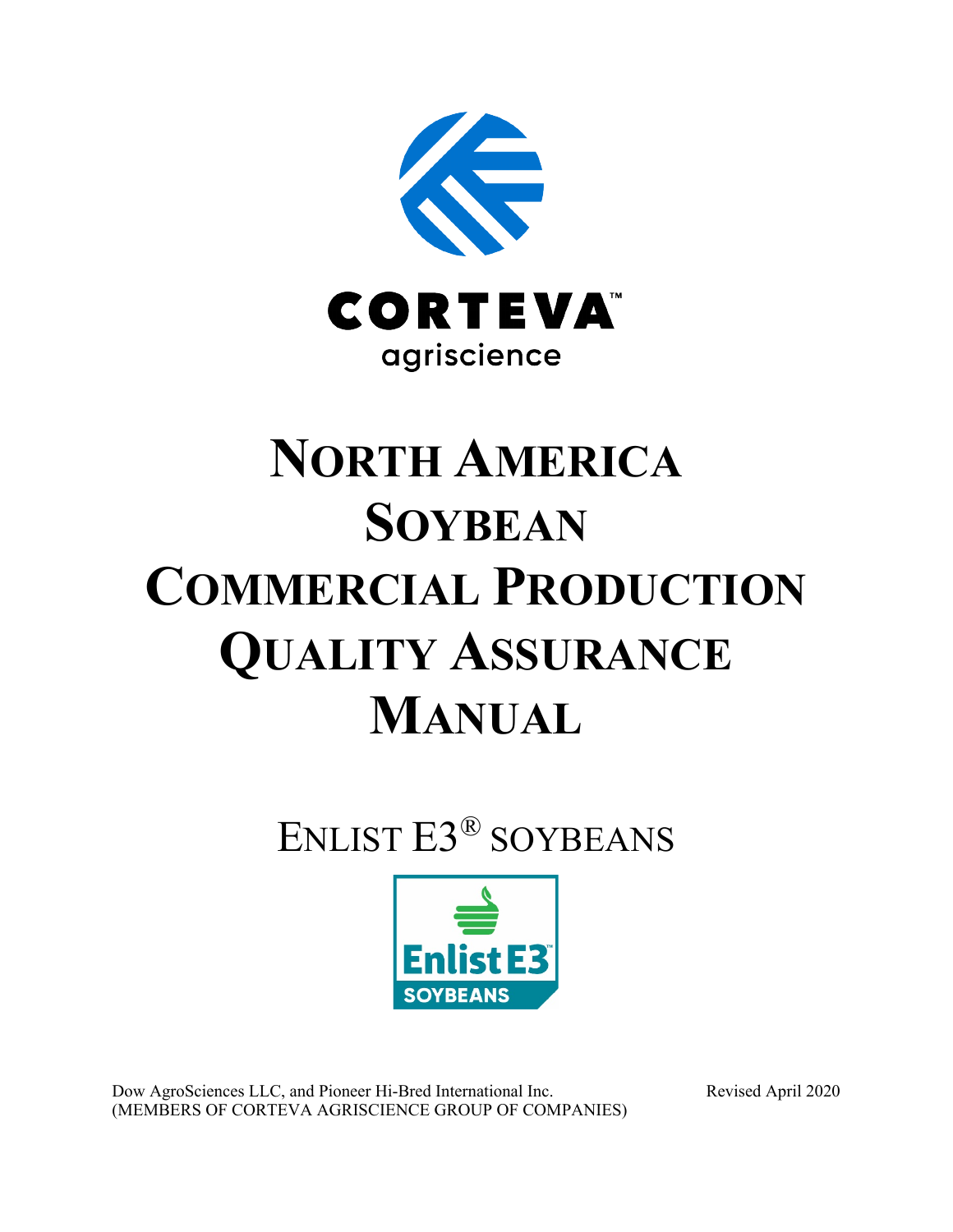### **To comply with all global agreements**

Traits Quality Assurance Leader Dow AgroSciences **[FELTRQA@CORTEVA.COM](mailto:FELTRQA@CORTEVA.COM)**

This manual is to be provided only to parties that have a signed material transfer agreement or license agreement.

**LEGAL NOTICE: ©2020 Dow AgroSciences LLC -- All Rights Reserved. This Dow AgroSciences Soybean Quality Assurance Manual ("Manual") is protected under U.S. and international copyright laws and contains Dow AgroSciences proprietary information. Accordingly, this Manual may not be copied or further distributed without Dow AgroSciences' express written permission. The information contained in this Manual is presented in good faith and reasonable efforts were taken to ensure its accuracy. Dow AgroSciences however makes no representations, express or implied, with respect to the accuracy or the completeness of the information contained in this Manual and disclaims all implied warranties including merchantability and fitness for a particular purpose.** 

Enlist Duo® and Enlist One**®** herbicides are not registered for sale or use in all geographies, provinces, states or counties. Contact your marketing specialist or pesticide regulatory agency to determine if a product is registered for sale or use in your area. Enlist Duo® and Enlist One**®** herbicides are the only 2,4-D products authorized for use with Enlist crops. Consult Enlist herbicide labels for weed species controlled. Always read and follow label directions. Enlist E3<sup>®</sup> soybeans were jointly developed and owned by Dow AgroSciences LLC and M.S. Technologies, L.L.C.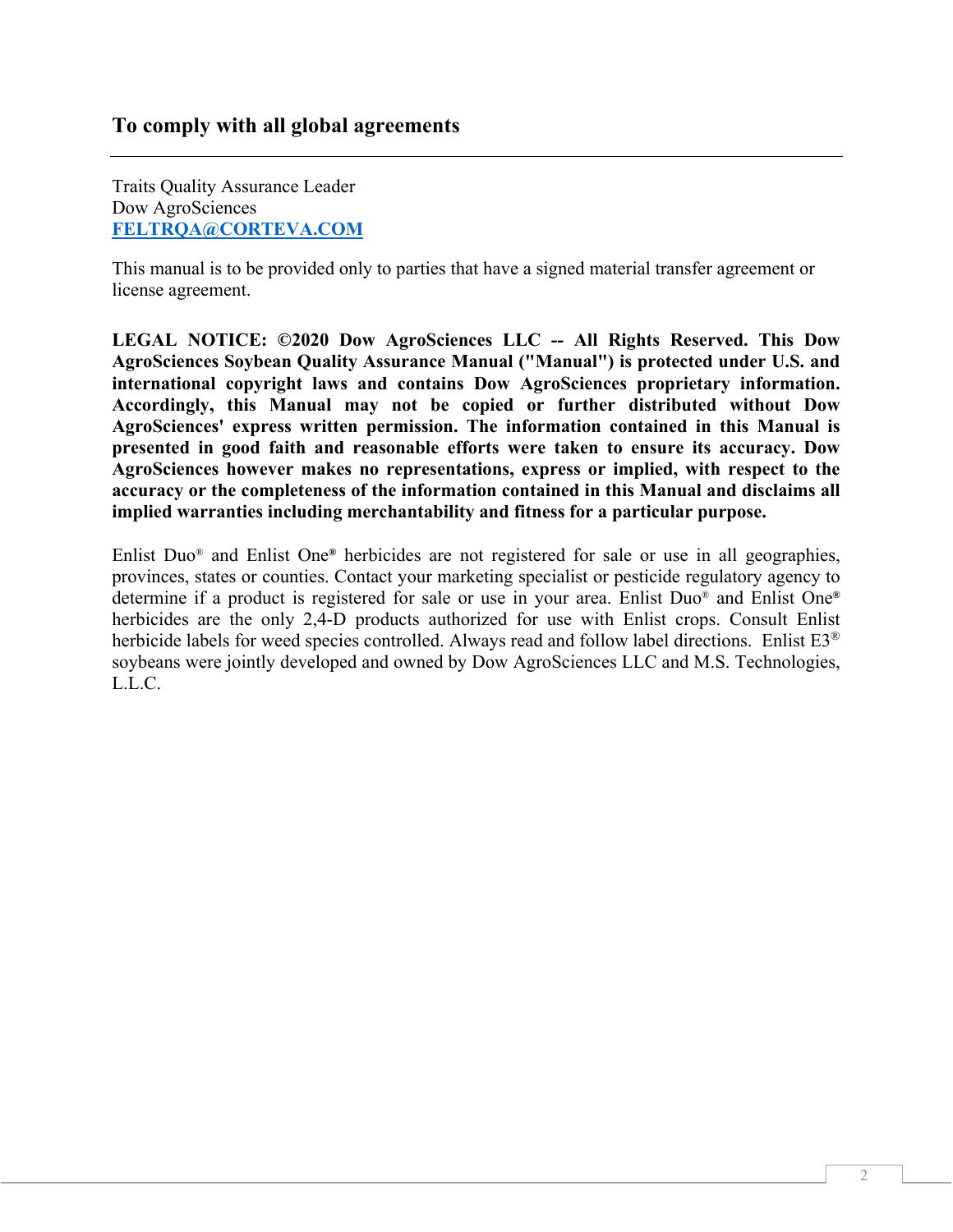# **TABLE OF CONTENTS**

|                  | SOYBEAN COMMERCIAL PRODUCTION QUALITY ASSURANCE CRITERIA  6                              |  |
|------------------|------------------------------------------------------------------------------------------|--|
| A.               | <b>SUMMARY OF REQUIRED QUALITY TESTING ON COMMERCIAL  6</b><br><b>SOYBEAN PRODUCTION</b> |  |
| <b>B.</b>        | <b>REQUIREMENTS</b>                                                                      |  |
|                  |                                                                                          |  |
| $\mathbf{C}$ .   | <b>SOYBEAN COMMERCIAL PRODUCTION ANALYTICAL TESTING  8</b><br><b>REQUIREMENTS</b>        |  |
|                  | 1. Herbicide Bioassay for Trait Purity of Commercial Seed                                |  |
|                  |                                                                                          |  |
| $\mathbf{1}$     |                                                                                          |  |
| $\overline{2}$ . |                                                                                          |  |
| 3.               |                                                                                          |  |
| $\overline{4}$ . |                                                                                          |  |
| 5.               |                                                                                          |  |
| 6.               |                                                                                          |  |
| 7                |                                                                                          |  |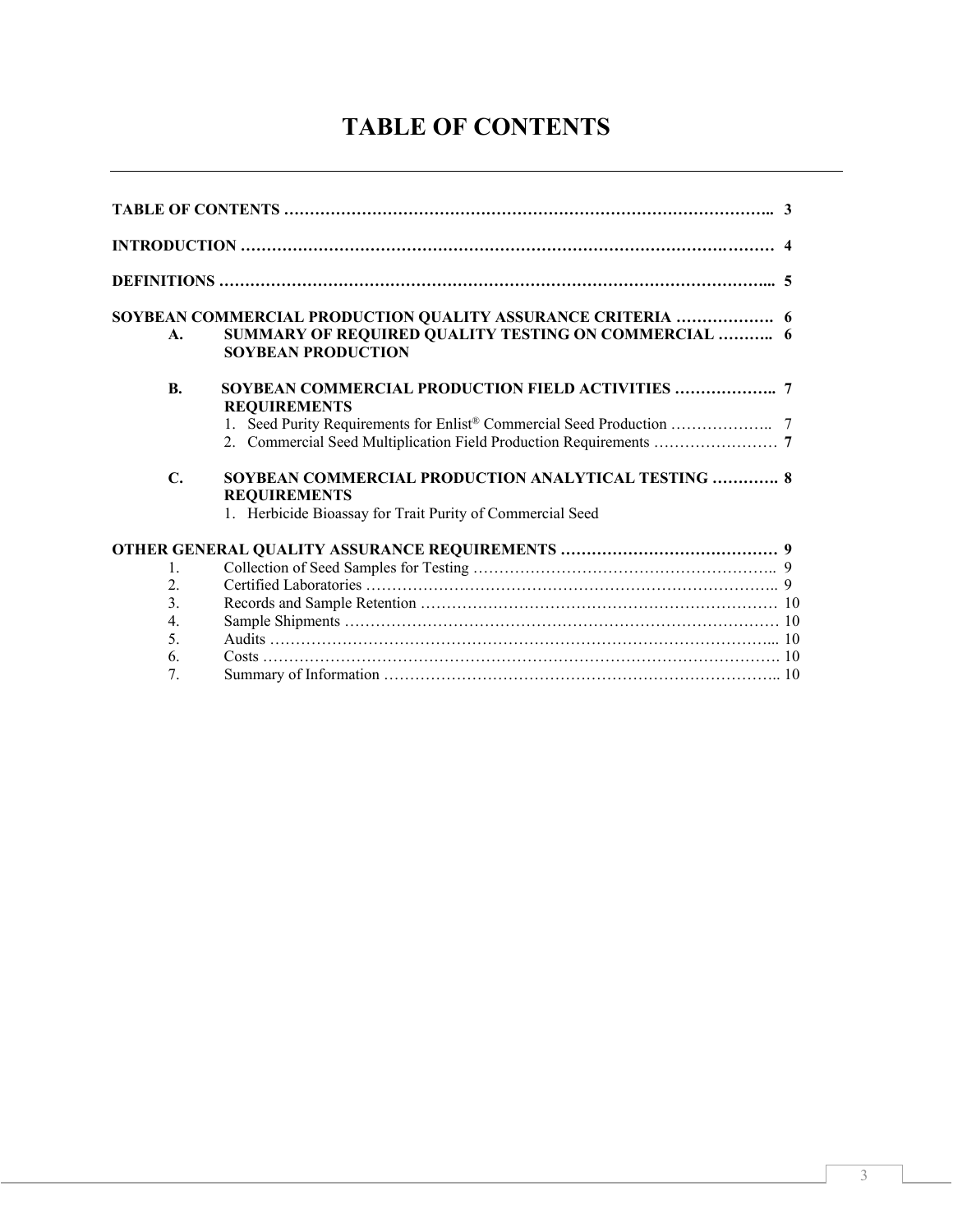# **INTRODUCTION**

This manual is designed to provide Licensees with the necessary protocols to fulfill the requirements for production of soybean varieties containing Dow AgroSciences (DAS) and M.S. Technologies, L.L.C. proprietary traits (Licensed Soybean Products). The protocols provided in this manual support the Trilateral Soybean Product License Agreement ("Agreement"), and are not intended to supersede the terms or conditions, including testing requirements outlined in the Agreements. In the event of a conflict between this manual and the terms of the Agreements, the Agreement terms shall control. These protocols represent the minimum testing required to produce soybean seed containing the Enlist  $E3^{\hat{\otimes}}$  soybeans traits. Individual companies may institute testing procedures beyond what is required by their respective Agreement in order to verify the quality of their seed.

If local requirements are more stringent than the requirements set forth in this Soybean Commercial Production Quality Assurance Manual, those more stringent requirements will control. Any changes to local requirements should be forwarded to the Traits Quality Assurance Leader.

Questions relating to these protocols should be directed to:

Traits Quality Assurance Leader Dow AgroSciences **[FELTRQA@CORTEVA.com](mailto:FELTRQA@CORTEVA.com)**

™ ® Trademarks of Dow AgroSciences, DuPont or Pioneer, and their affiliated companies or their respective owners.

The transgenic soybean event in Enlist E3® soybeans is jointly developed and owned by Dow AgroSciences LLC and M.S. Technologies, L.L.C.

© 2020 Corteva.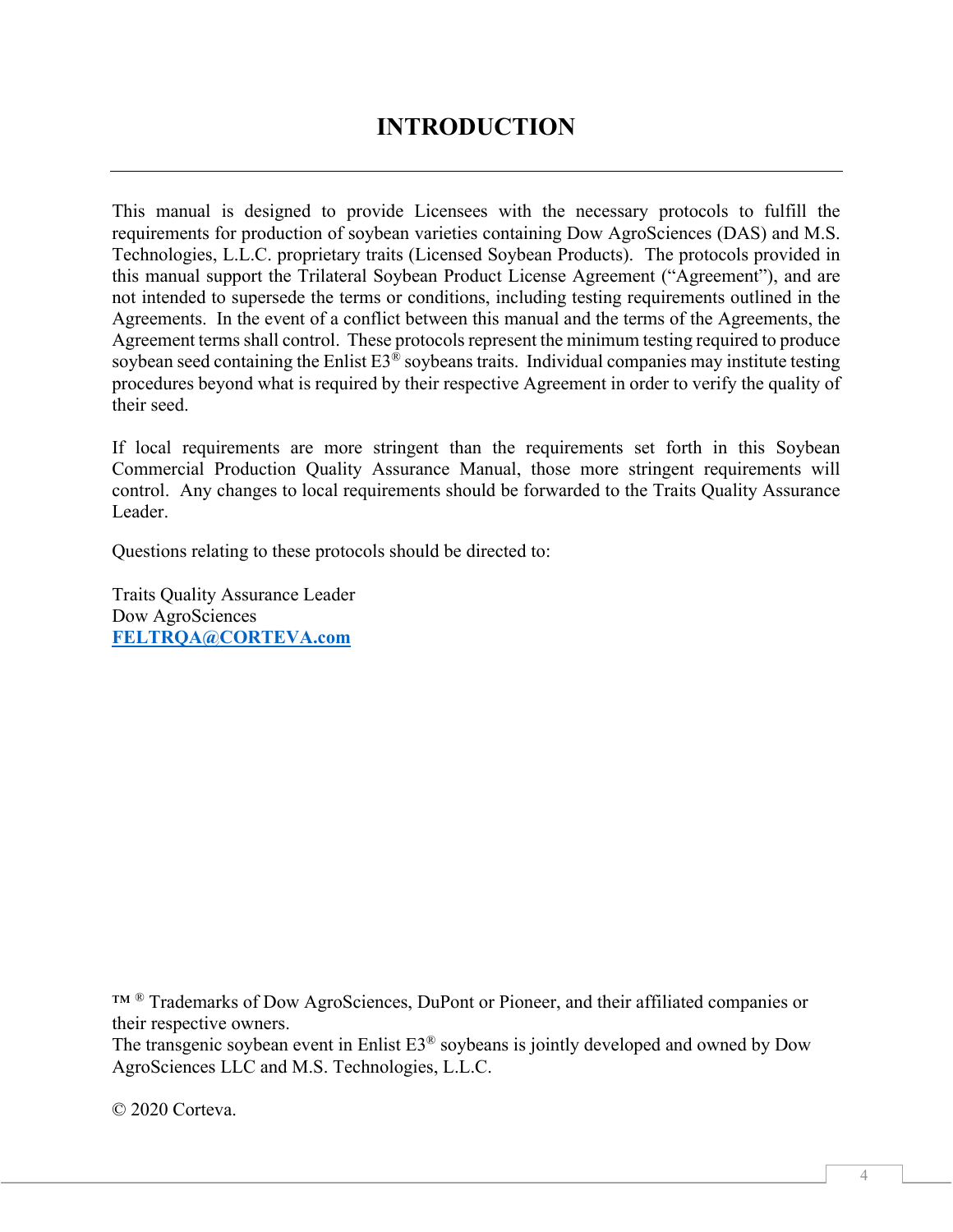# **DEFINTIONS**

All capitalized terms used herein shall have the meaning set forth in this Definitions section, or if not defined in this Definitions section, shall have the meaning set forth in the Trilateral Soybean Product License Agreement and Soybean Product License Agreement, as applicable.

**Breeder Seed:** Breeder Seed is produced from pre-existing Breeder Seed or nucleus seed under conditions as specified by local soybean seed certification agency and under control of a breeder. Canada also refers to this as Breeder Seed.

**Commercial Seed:** Seed sold by the Licensee to plant a soybean crop for commercial production. Canada refers to this as Certified Seed.

DAS: Dow AgroSciences LLC, 9330 Zionsville Road, Indianapolis, IN 46268.

**Deviant**: A Deviant is defined as a seed that has a negative test result for any intended trait where the expectation is that the results would be positive.

**Enlist Duo**®: Premix of 2,4-D choline and glyphosate, with COLEX-D™ Technology.

**Enlist One**®: 2,4-D choline with COLEX-D™ Technology.

**Enlist E3<sup>®</sup> soybeans:** Enlist<sup>®</sup> molecular stack with 2,4-D, glyphosate, and glufosinate tolerance. Identified as APHIS Petition No. 11-234-01p and DAS-44406-6 in the U.S. Identified as DAS-44406-6 in Canada.

**Foundation Seed:** Foundation Seed is produced from Pre-Foundation Seed. Canada also refers to this as Foundation Seed.

**Genetic Purity**: The proportion of seeds within a given seed lot that have the same genetic composition as determined by observing phenotype characteristics (grow out), a protein profile, or DNA markers.

**Licensee**: An organization or entity with DAS and M.S. Technologies, L.L.C. (for Enlist E3®) under a valid Enlist® Soybean Research Material Transfer Agreement, Trilateral Soybean Product License Agreement, and/or Soybean Product License Agreement who is thereby authorized to use the specific Enlist<sup>®</sup> traits under the terms of such Agreement(s).

**Pre-Foundation:** Pre-Foundation Seed is produced from Breeder Seed. Canada refers to this as Select Seed.

**Registered Seed:** Canada only, Registered Seed is produced from Foundation seed.

**Trait Purity**: The proportion of seeds within a given lot of seed that exhibit evidence of a specified trait.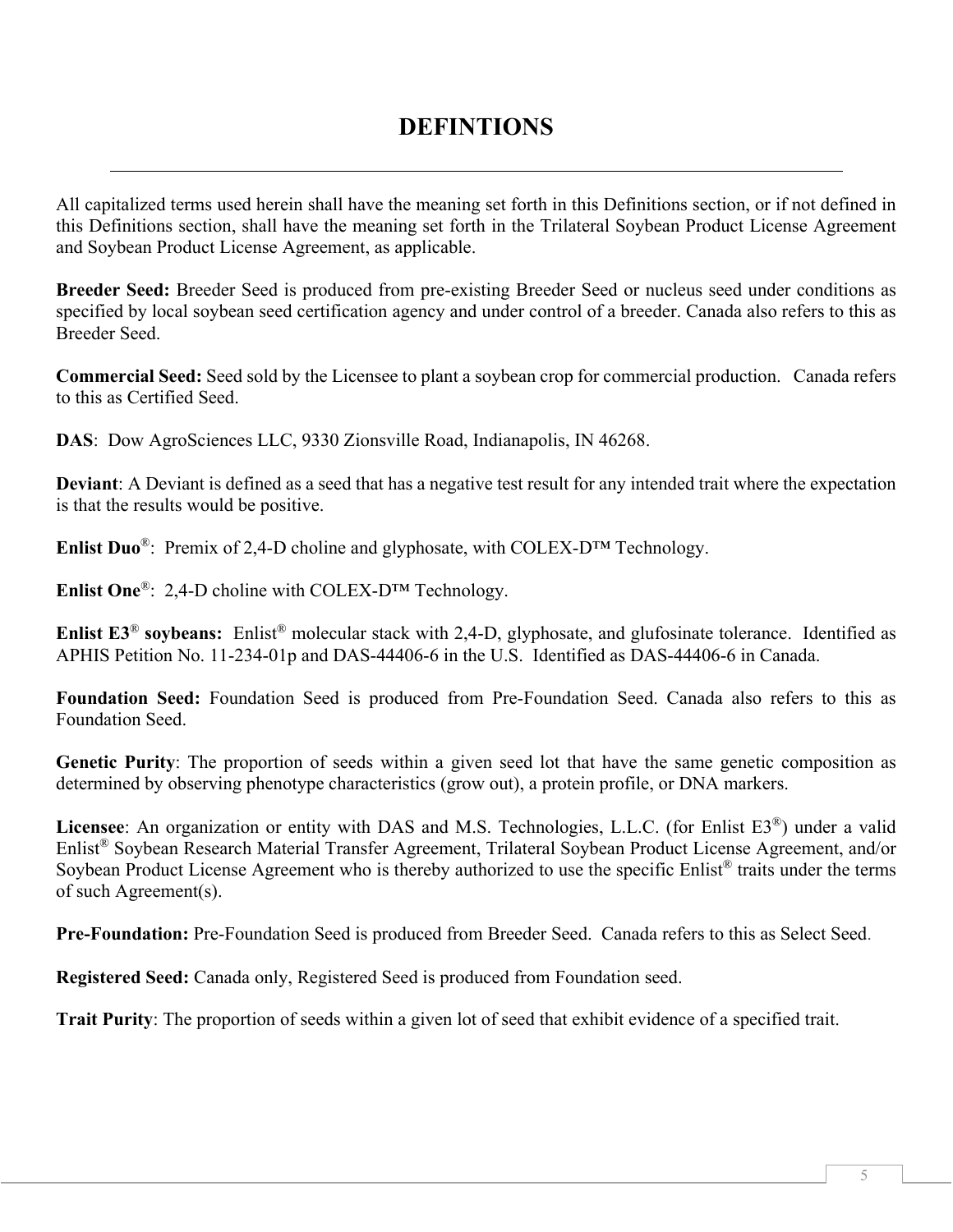# **SOYBEAN COMMERCIAL PRODUCTION QUALITY ASSURANCE CRITERIA**

# **A. Summary of Required Quality Testing on Commercial Soybean Production**

All costs associated with tests that are required for approval and sale of a product are the sole responsibility of LICENSEE.

| <b>Test Description</b>                                                                       | Page<br># | <b>Frequency/Timing</b>           | <b>To Be Tested and</b><br><b>Minimum Sample Size</b>                                                | <b>Successful Test Criteria</b>                                                                                                                                                                        |  |  |
|-----------------------------------------------------------------------------------------------|-----------|-----------------------------------|------------------------------------------------------------------------------------------------------|--------------------------------------------------------------------------------------------------------------------------------------------------------------------------------------------------------|--|--|
| <b>B. Soybean Commercial Production Field Activities Requirements</b>                         |           |                                   |                                                                                                      |                                                                                                                                                                                                        |  |  |
| Seed Purity<br>1.<br>Requirements<br>for Enlist®<br>Commercial<br>Seed<br>Production          | 7         | All commercial seed<br>increases  | Inspection frequency as<br>determined by regional<br>certification agency<br>according to field size | Field meets respective<br>regional certification agency<br>genetic purity standards                                                                                                                    |  |  |
| 2 <sub>1</sub><br>Commercial<br>Seed<br>Multiplication<br>Field<br>Production<br>Requirements | 7         | All commercial seed<br>increases  | All acres over the top<br>application                                                                | All acres sprayed with Enlist<br>Duo® with Colex-DTM<br>Technology or Enlist One®<br>with Colex-D Technology<br>tank-mixed with Glyphosate<br>or Glufosinate herbicide<br>following label requirements |  |  |
| <b>C. Soybean Commercial Production Analytical Testing Requirements</b>                       |           |                                   |                                                                                                      |                                                                                                                                                                                                        |  |  |
| Herbicide<br>3 <sub>1</sub><br>Bioassay for<br>Trait Purity of<br>Commercial<br>Seed          | 8         | Each commercial<br>seed lot/batch | Representative sample                                                                                | $>98.5\%$                                                                                                                                                                                              |  |  |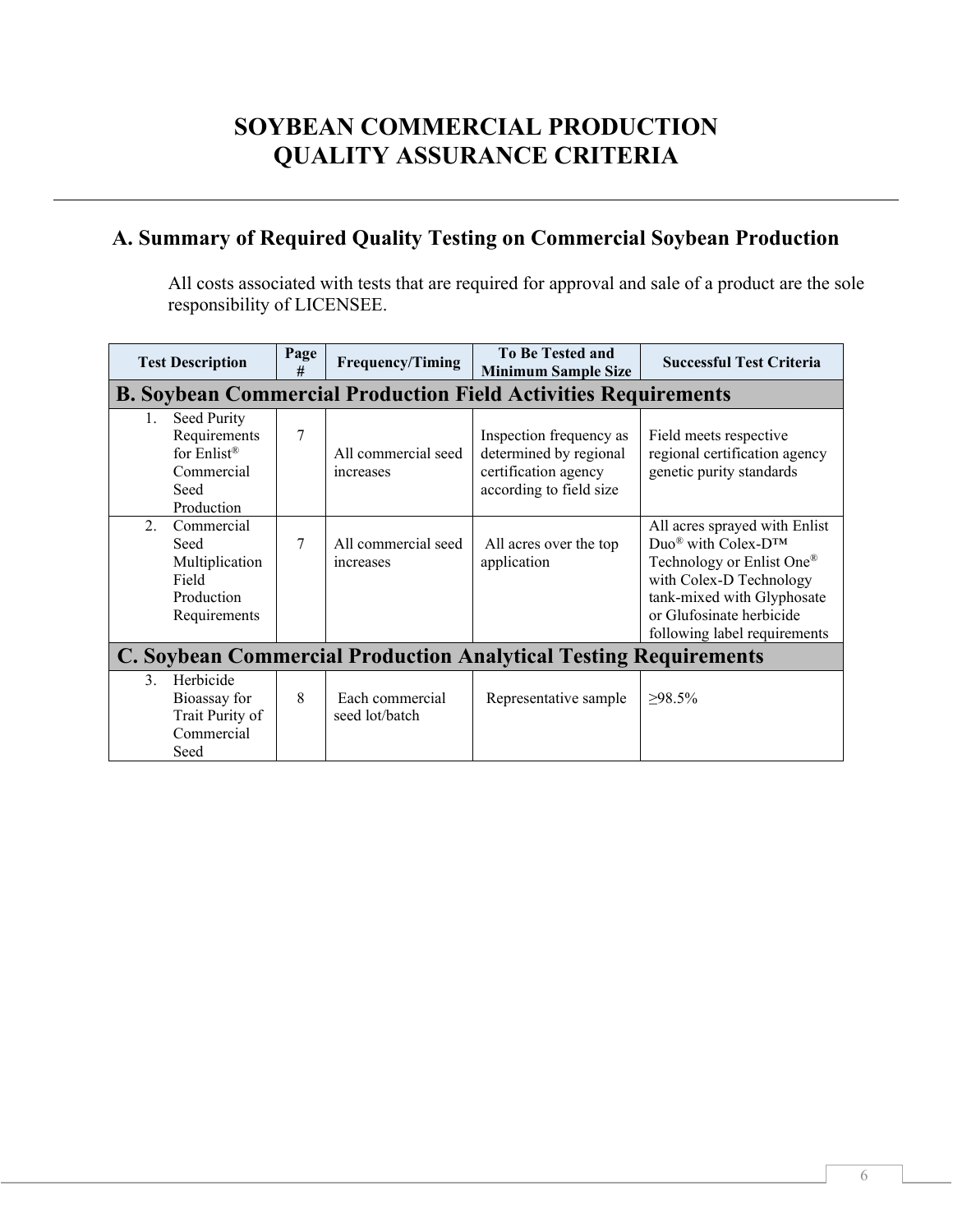## **B. Soybean Commercial Production Field Activities Requirements**

#### **1. Seed Purity Requirements for Enlist® Commercial Seed Production**

For multiplications of Enlist E3® Seed intended for commercialization in the U.S, all multiplications of Licensed Product must meet genetic purity standards as defined by the Crop Improvement Association field inspection standards.

For multiplications of Enlist E3® Seed intended for commercialization in Canada, all multiplications of Licensed Product must meet genetic purity standards as defined by the Canadian Seed Growers Association standards.

Common production practices used to achieve high levels of trait and genetic purity include, but are not limited to the following:

- Selection of land based on previous planting cycle.
- Use of isolation distances.
- Use of pure Breeder Seed and/or Foundation Seed materials. Beginning the seed production process with high Trait and Genetic Purity seed will increase the probability of Commercial Seed meeting these requirements
- Develop and use equipment clean out procedures for production and processing.
- Develop and use sampling and testing procedures to determine level of Genetic Purity.

#### **2. Commercial Seed Multiplication Field Production Requirements**

All production acres for Enlist  $E3^{\circledR}$  soybeans Commercial Seed must be treated with an over the top application of Enlist Duo<sup>®</sup> with Colex-D<sup>TM</sup> Technology or Enlist One<sup>®</sup> with Colex-D Technology tank-mixed with Glyphosate or Glufosinate herbicide at recommended label rates for weed control purposes. All seed increase growers must document, select, provide and apply herbicides that are approved for Enlist  $E3^{\circledR}$  soybeans. This application is to help with trait purity of the licensed product during field production. Applications must be applied according to the product label and Enlist® Product Use Guide. Tank additives are available at Enlist.com. Other herbicides may be used for supplemental weed control on Enlist  $E3^{\circledast}$  soybeans when used according to their label. Their use will not meet the herbicide-tolerance testing requirements contained in this manual.

Dow AgroSciences suggests as part of its Quality Assurance program to do a genetic purity field inspection after the first over the top application Enlist  $\overline{Duo}^{\mathbb{R}}$  with Colex- $D^{TM}$ Technology or Enlist One® with Colex-D Technology tank-mixed with Glyphosate or Glufosinate herbicide for commercial seed production. Dow AgroSciences shall have access, if requested to all field inspection and spray information for a period of two (2) years including the year of production. These terms shall be required in writing of all seed multiplication growers as a condition of the contract for production.

**Always follow product label requirements and any other applicable requirements that may be in place for the area in which the crop is grown.**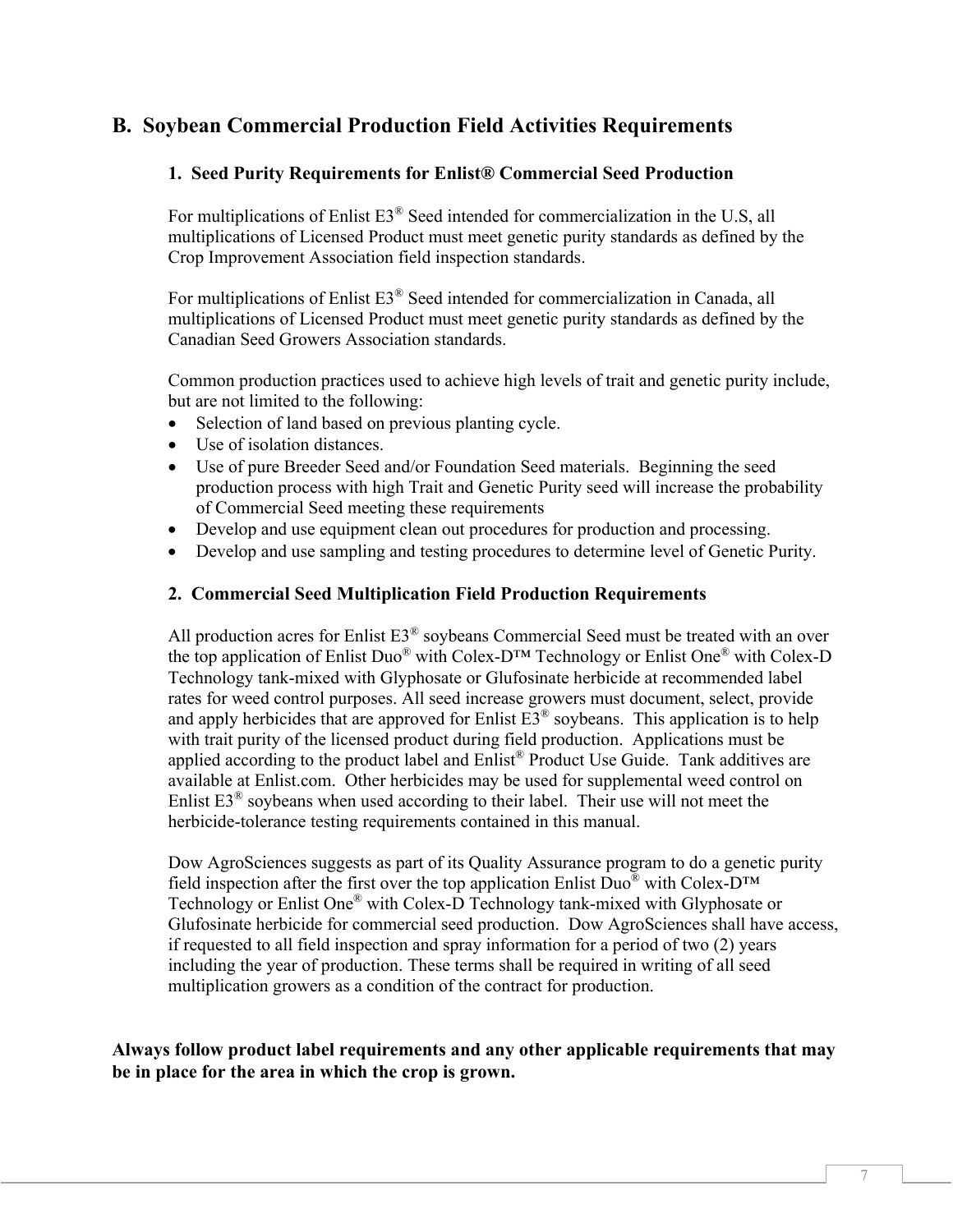# **C. Soybean Commercial Production Analytical Testing Requirements**

#### **3. Herbicide Bioassay for Trait Purity of Commercial Seed**

#### **Criteria for a Successful Test:**

≥98.5% of seed tested expresses the presence of all intended herbicide trait proteins.

| <b>Product to be Tested   Enlist Duo</b> ®      |  |
|-------------------------------------------------|--|
| Enlist E3 <sup>®</sup> soybeans $  \geq 98.5\%$ |  |

#### **Protocol and test kit information**

Prior to being offered for sale, trait purity must be tested in each commercial finished lot/batch of Enlist E3® Soybeans Seed. Licensee must use the Herbicide Bioassay protocols to verify Enlist E3™ Soybean herbicide tolerance traits present at the appropriate level. A Licensee can acquire DAS certification to perform the required tests at their facilities or the licensee can send seeds to a DAS certified laboratory for a service fee.

Alternative approaches to demonstrating Trait Purity may be considered by submitting request to **[FELTRQA@CORTEVA.com](mailto:FELTRQA@CORTEVA.com)**

**Sample Collection:** Collect seeds from each finished Commercial Seed lot/batch prior to distribution for sale and test for herbicide tolerance. Seed must be appropriately sampled and labeled. Multiple tests on the same lot must be statistically evaluated using SeedCalc, if the tests are valid (i.e., control samples behave appropriately.)

Contact the DAS Traits Quality Assurance Leader for the following reasons at: **[FELTRQA@CORTEVA.com](mailto:FELTRQA@CORTEVA.com)**

- Laboratories owned or managed by licensee must be approved prior to the initiation of testing. This approval process may include completion of proficiency testing administered by DAS to demonstrate competency
- Contact DAS for information about certified fee-for-service laboratories.
- Alternative Trait Purity methods can be considered and granted by submitting request
- Protocol and test kit information is available to approved testing facilities

Dow AgroSciences may require that Licensee provide such data from an independent seed testing or the seed company's testing laboratory. Licensee hereby authorizes any independent seed testing laboratory to release such data directly to Dow AgroSciences. Dow AgroSciences shall have access, if requested to all trait purity testing information for a period of two (2) years including the year of production.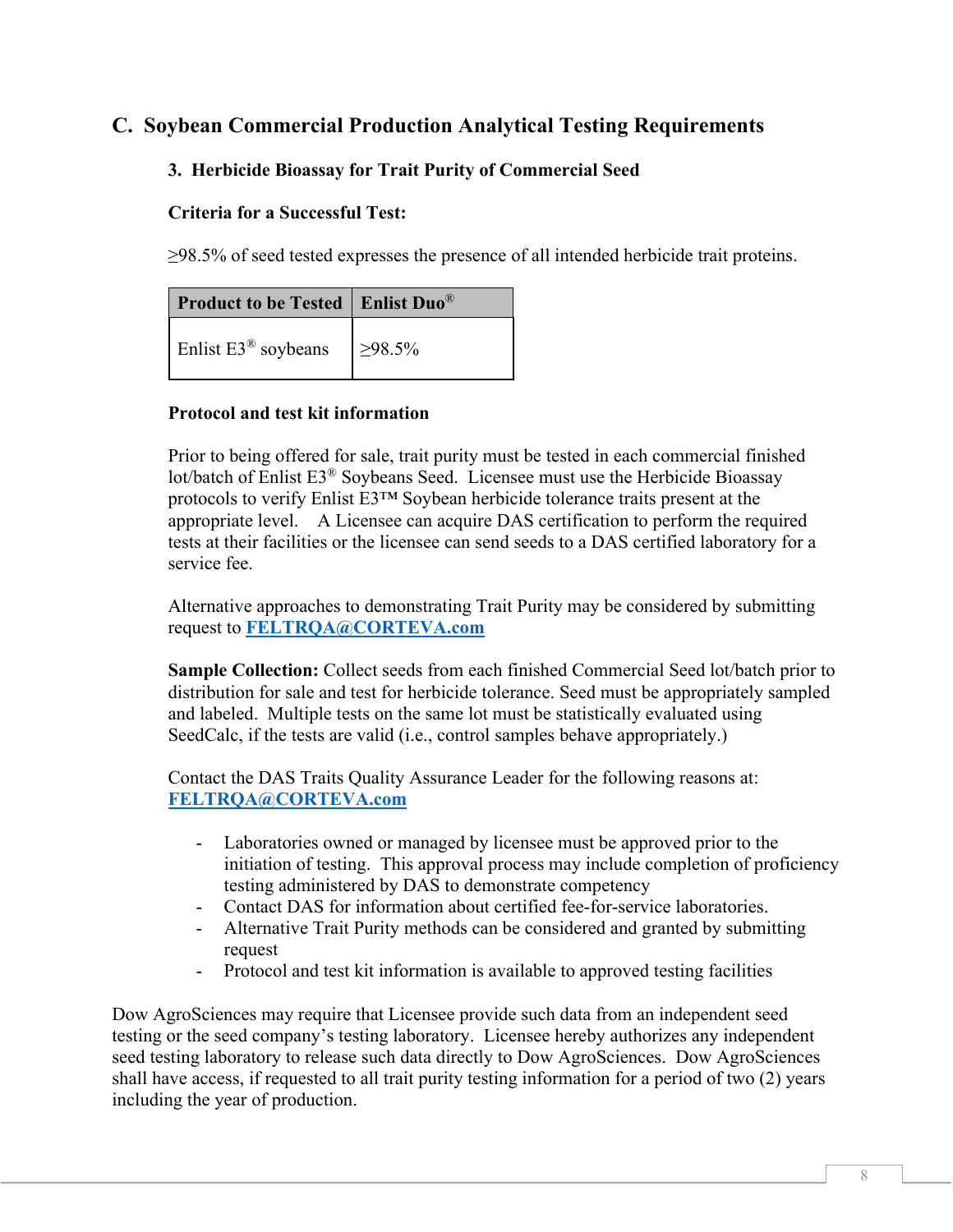# **OTHER GENERAL QUALITY ASSURANCE REQUIREMENTS**

## **1. Collection of Seed Samples for Testing**

The objective of sampling is to ensure that the portion of the seed taken for testing is a true representative of the entire lot. A representative sample must be collected from each seed lot to be tested.

For larger seed lots: A representative sample must be obtained which meet the AOSA or ISTA standards.

An example of an approved protocol:

These rules indicate that 5 containers  $+10\%$  of the total number of containers in the lot must be sampled to create a single composite sample. The following table indicates the number of containers that must be sampled if an automatic sampling system is not used.

| $\#$ containers in lot   |  | n d<br>د⊾ | 50 | 100 | 200      | 300 | $400 -$<br>2000 |
|--------------------------|--|-----------|----|-----|----------|-----|-----------------|
| $#$ containers to sample |  |           | 10 |     | ጎድ<br>∠⊾ | 30  | ን በ             |

A container is anything used to contain seed except vehicles, trailers, or bins. Ex: Paper bag, poly bag, composite box, metal box, etc.

A trier or probe long enough to reach all portions of the quantity being sampled should be used and cleaned to prevent admixes and inaccurate results. The trier or probe shall be designed so that it will remove an equal volume of seed from each part of the container through which it travels. For paper bags, it is recommended to use a double-sleeve slotted probe or a Nobbe trier. For larger poly bags or composite boxes, it is recommended to use a 63 inch partitioned probe. The use of a bag trier which is of diminishing diameter ("thief trier") is prohibited.

Seed sold as finished bulk seed will be subjected to the same sampling rules. The seed sample should be immediately shipped to the laboratory for testing.

## **2. Certified Laboratories**

A DAS certified lab must be used when conducting fee for service testing, ex. Herbicide Bioassay. For a list of certified labs in your geography, please submit your request to the Traits Quality Assurance Leader at: **[FELTRQA@CORTEVA.com](mailto:FELTRQA@CORTEVA.com)** for an updated list of certified labs.

Additional laboratories may be certified if a need is demonstrated and supported by DAS. For lab certification process, contact: Traits Quality Assurance Leader: **[FELTRQA@CORTEVA.com](mailto:FELTRQA@CORTEVA.com)**